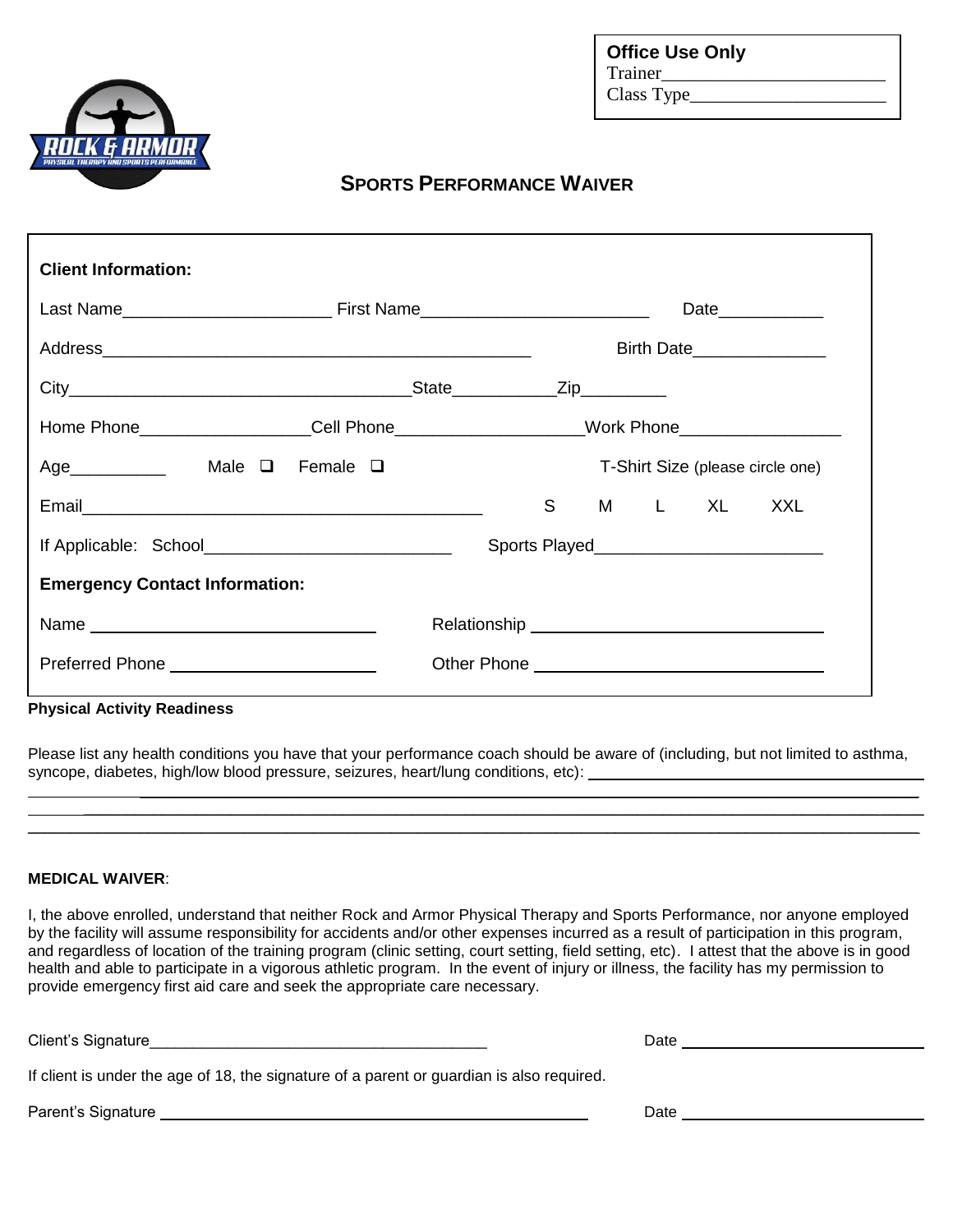### **CANCELLATION POLICY:**

I agree to abide by a 24-hour cancellation notice for any scheduled session. I understand I may be charged up to the full amount of service for missed sessions or for any cancellations with less than a 24-hour notice. I understand that if I arrive late, the session will end at the original scheduled time to prevent penalizing another client.

#### **PAYMENT POLICY:**

Individual Sessions: I agree that all individual and group sessions must be paid for up front prior to all training sessions. I will schedule all training sessions at Rock and Armor only after payments have been received. As noted above, I understand that we will be charged full price for all no-show sessions or late cancellations.

Classes: I understand that all individuals participating in Rock and Armor classes must enroll in monthly Auto Pay. I can do this over the phone or at our front desk. I agree that my credit/debit card will be billed monthly for that months training. In the event I/my athlete are no longer training at Rock and Armor, we understand that Rock and Armor can suspend or delete our auto pay at that time by calling Rock and Armor, or by directly speaking with them in person. Our auto pay can be re-activated at any future time for future training sessions. I understand it is our responsibility to cancel Rock and Armor auto pay, either over the phone, or in person. I agree that we will not be reimbursed for any months paid for, but not utilized.

| Client's Signature                                                                                                                                                                                                             | Date |
|--------------------------------------------------------------------------------------------------------------------------------------------------------------------------------------------------------------------------------|------|
| If client is under the age of 18, the signature of a parent or guardian is also required.                                                                                                                                      |      |
| Parent's Signature experience of the state of the state of the state of the state of the state of the state of the state of the state of the state of the state of the state of the state of the state of the state of the sta | Date |
|                                                                                                                                                                                                                                |      |